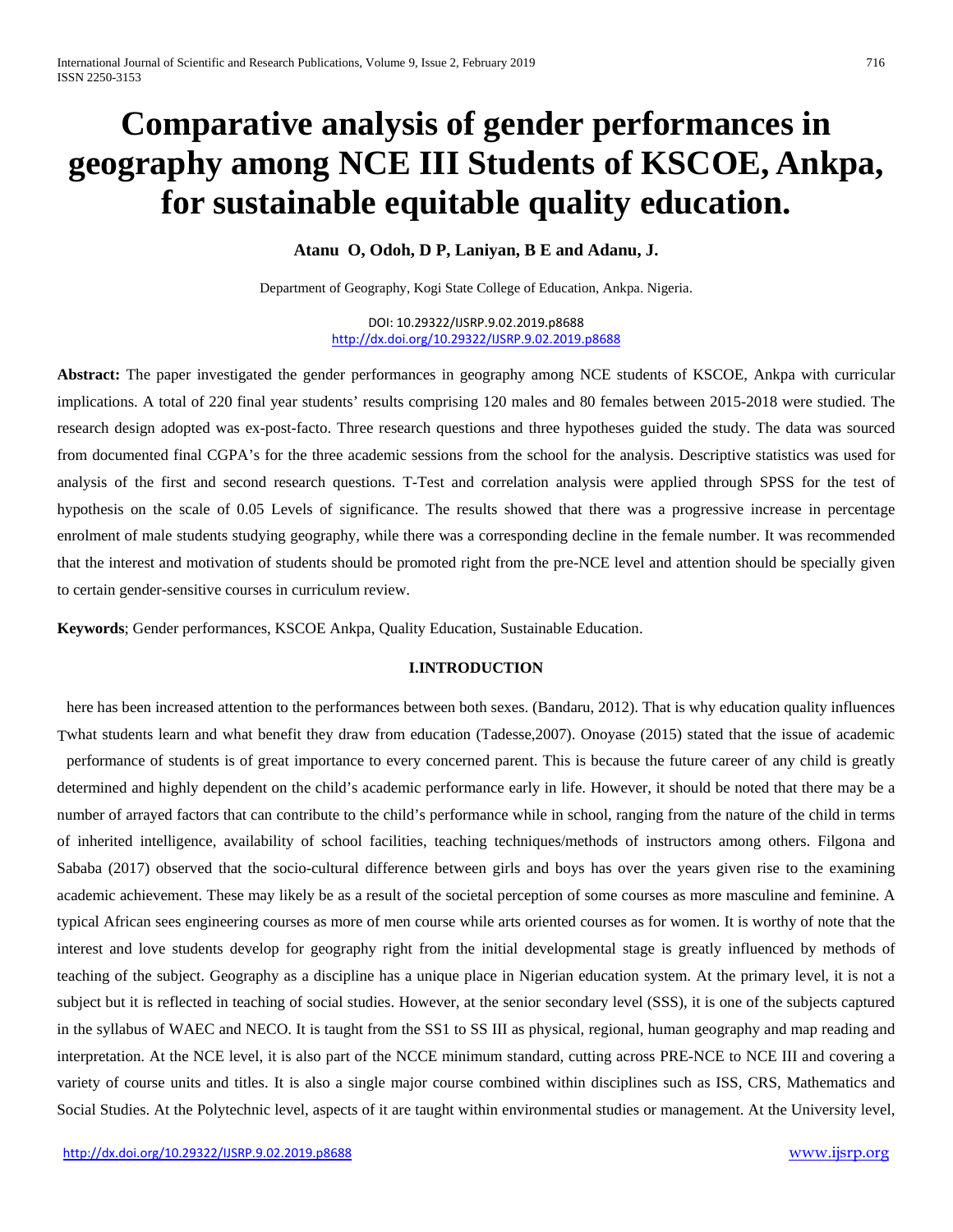Geography is a single honour course standing on its own, merit for which a B.Sc, B.A, B.Sc.Eds degree can be obtained (Odoh,2003). According to UNSTATS (2018), Quality education and lifelong learning opportunities for all are central to ensuring a full and productive life to all individuals and to the realization of sustainable development. Despite the considerable increase in child enrolments in schools, a large number of children still remain out of school mainly because educational systems cannot keep up with the aggressively growing population especially in sub-Saharan Africa. Since 2000, there has been enormous progress in achieving the target of universal primary education. The total enrolment rate in developing regions reached 91 percent in 2015, and the worldwide number of children out of school has dropped by almost half. There has also been a dramatic increase in literacy rates, and many more girls are in school than ever before. These are all remarkable successes over the years. SDGFund (2019) Education is a public good and a human right from which nobody can be excluded since it contributes to the overall development of people and society UNESCO (2008).

#### **II.STUDY AREA**

Kogi State College of Education, Ankpa is sited in Ankpa town in Ankpa Local Government Area. It was established in 1981 after it was converted from Advanced Teachers College (ATC) to a full blown College of Education awarding Nigeria Certificate in Education (NCE). Ankpa town in Ankpa LGA in Kogi State is located on Latitude  $7^{\circ}$  45<sup>1</sup> and  $7^{\circ}$  22<sup>1</sup> and  $7^{\circ}$  22<sup>1</sup> and  $7^{\circ}$  45<sup>1</sup> E with a land area of approximately 1200km2 (500sq mi) while that of the College is 120,3900.968 sq meters( KSCOE,Ankpa Master Plan 1981). It has an average temperature of 28 o C with rainy season spanning through seven months from April to October. It is characterized by derived tropical guinea savanna/woodland and gallery vegetation along the River Anambra (locally known as River Imabolo)

#### **III. STATEMENT OF THE PROBLEM**

The rating of performance along gender lines has become needful to correct certain perceptions and to identify the degree and reasons for differences in performance among final year geography students. For too long now, the theory and practice in geography education at the NCE level have been essentially on formative and summative assessment techniques. Gender based assessment over time and course combinations might facilitate the use of other assessment techniques for a more proactive and problem solving discipline. Such an assessment might give a holistic appraisal of the importance of geography. The paucity of studies in this regard makes this study all the more relevant. Equally, if the national policy on education grants the same opportunity for both male and female education, then it becomes needful to examine performance differentials, if any, and their curricular implication, especially in geography. The study may also put aside any stereotype or perception of the academic superiority of one sex over the other based on invalid reasons.

### **IV. OBJECTIVES OF THE STUDY**

The objectives of the study are to:

- 1. Determine the relative percentage of male and female geography students from 2015 -2018.
- 2. Clarify the relative percentage of each subject combinations prevalent in geography department from 2015 2018.
- 3. Test the difference, if any, in the performance of male and female geography students across the sessions.
- 4. Examine the significant relationship in performance of male and female students in geography across the four subject combinations.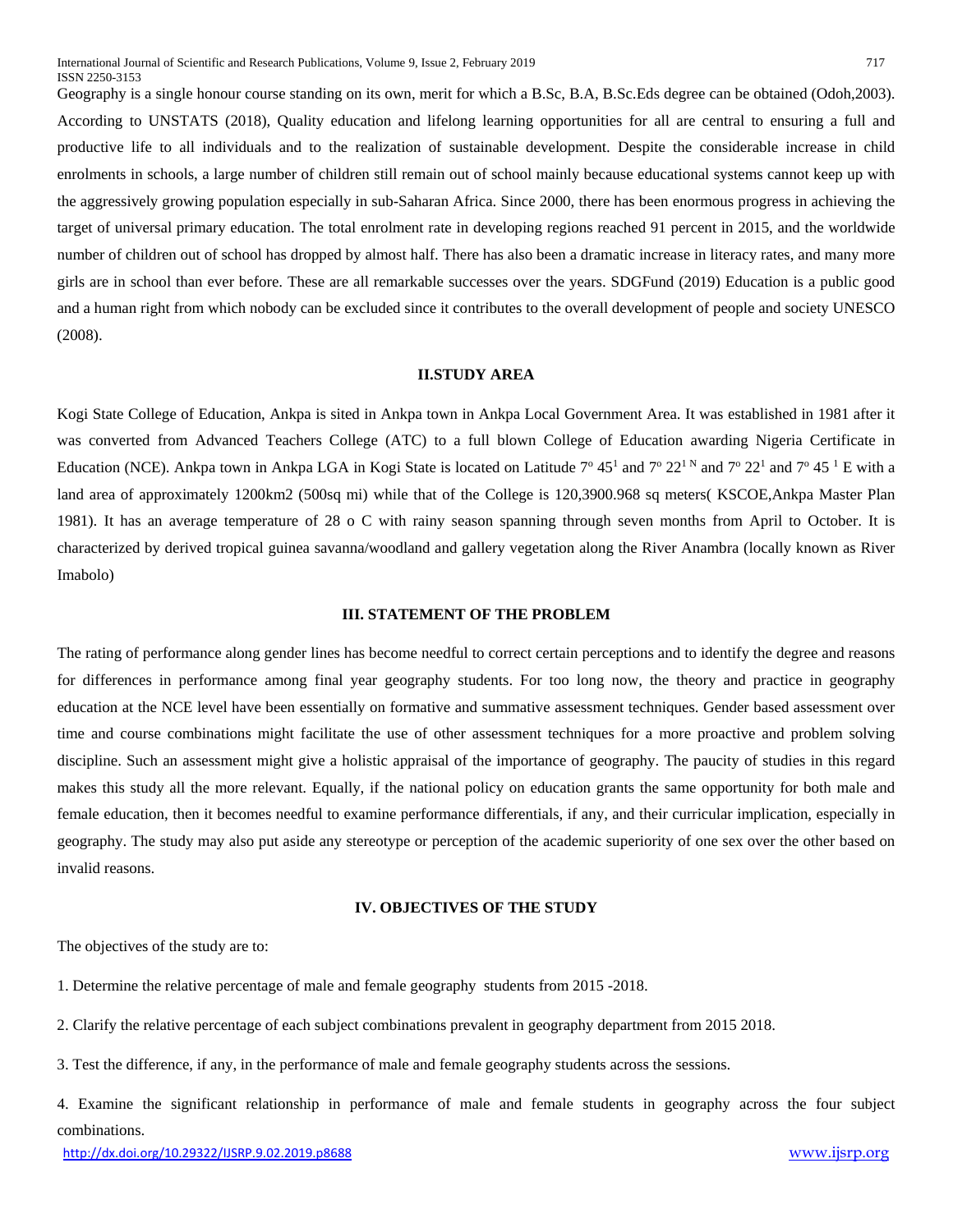5. Examine the relationship, if any, in performance of male and female students in geography across the sessions under study.

#### **V. NULL HYPOTHESIS**

The following null hypotheses  $(H<sup>O</sup>)$  were tested on a scale of 0.05 level of significance:

- 1. There is no significant difference in performance of male and female geography students over the period of study.
- 2. There is a significant relationship in performance of male and female students in geography across the four subject combinations of SOS/GEO, MAT/GEO, ISS/GEO and CRS/GEO.
- 3. There is no significant relationship in performance of male and female students in geography between the sessions under study, i.e, 2015/2016, 2016/2017, 2017/2018.

## **VI. METHODOLOGY**

The study adopted an ex-pos-facto design which involves the use of existing data gotten from the college. The population of the study was 220 comprising 140 male and 80 female between 2015 and 2018. The data used were the final year results of geography students gotten from the examination results archived in the department of geography, Kogi State College of Education, Ankpa. Descriptive statistics and T-Test statistics were used in the data analysis at P 0.05 level of significance.

#### **VII.RESULTS**

#### **What is the Percentage of male and female geography student from 2015-2018?**

The total number of each sex was divided by total number of both sexes within the study period and was multiplied by 100, as shown on table below:

#### **Table 1: Percentage of male and female geography students between 2015-2018**

|               |           | <b>SESSIONS</b> |           |               |           |               |
|---------------|-----------|-----------------|-----------|---------------|-----------|---------------|
| <b>Sex</b>    | 2015/2016 | $\frac{0}{0}$   | 2016/2017 | $\frac{0}{0}$ | 2017/2018 | $\frac{0}{0}$ |
| <b>Male</b>   | 40        | 59.7            | 32        | 51.6          | 68        | 66.6          |
| <b>Female</b> | 27        | 40.3            | <b>20</b> | 38.5          | 33        | 32.4          |

Source: Author's field work: 2018.

Table 1 indicates that across the three academic session under review, male students studying geography were greater in number and percentage (59.7 %, 51.6 % and 66.6%, for 2015/16, 2016/17 and 2017/18 respectively). While the female students totaled 40.3%, 38.5% and 32.4% for the corresponding academic sessions respectively. The highest male students population was in 2017/ 18 at 66.6% while that of female students was in 2015/16 at 40.3%. It seemed therefore that while there was a progressive increase in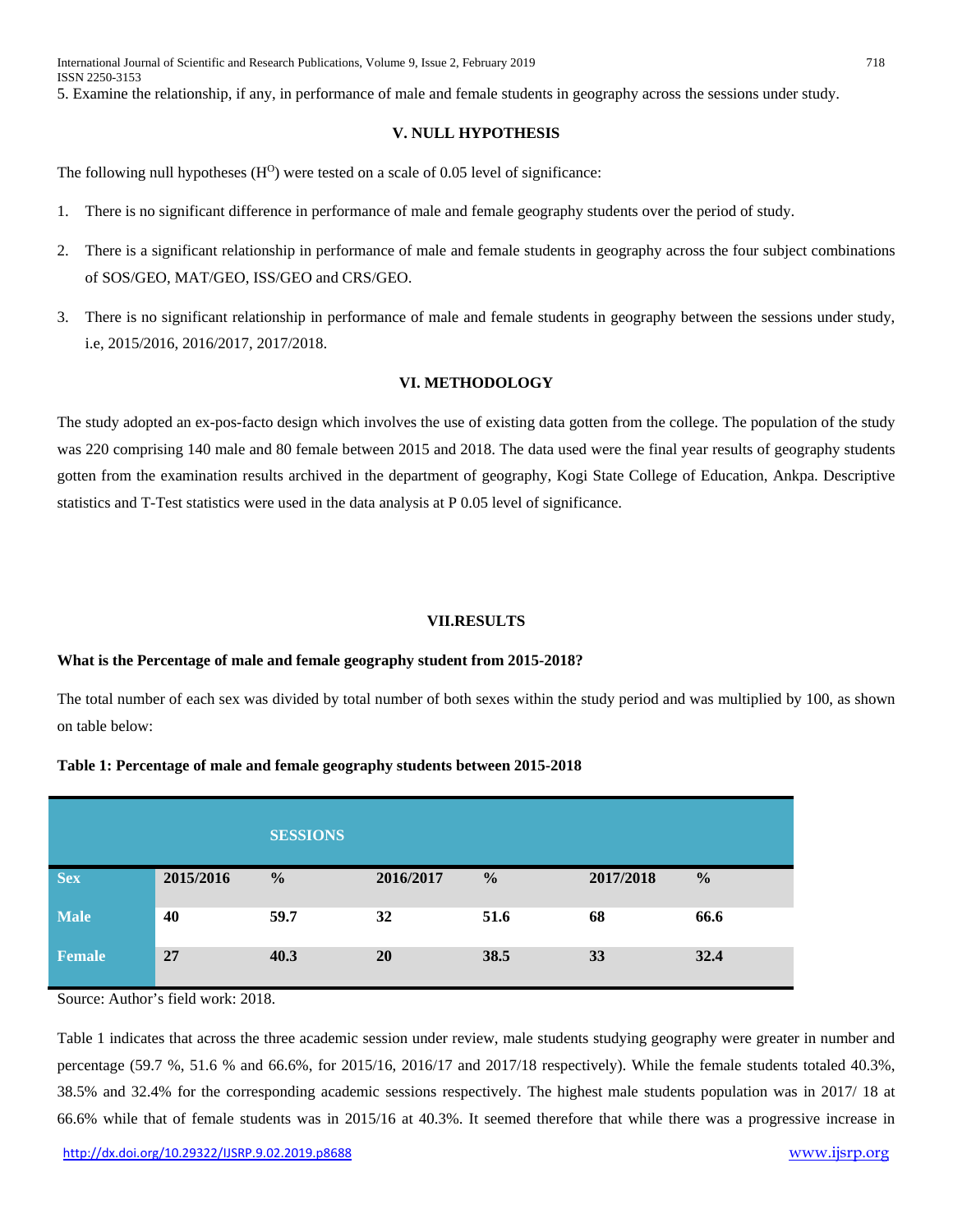admission for male students offering geography, there was progressive decline in the percentage of female students admitted to study geography. The curricular implications of this trend shall be examined in the study.

# **What was the relative percentage of subject combination prevalent in geography department between 2015-2018?**

Documented final scores of the students from 2015-2018 were used. The raw total for each subject combinations were tallied and the percentage found. Table below reflects these percentages.

# **Table 2: Relative Percentages of Subject Combinations across Sessions.**

|                 |         |       |                | <b>COMBINATION</b> |         |       |         |      |
|-----------------|---------|-------|----------------|--------------------|---------|-------|---------|------|
|                 |         |       | <b>SUBJECT</b> |                    |         |       |         |      |
|                 | SOS/GEO |       | MAT/GEO        |                    | CRS/GEO |       | ISS/GEO |      |
|                 | Total   | $\%$  | Total          | $\%$               | Total   | $\%$  | Total   | $\%$ |
| <b>Sessions</b> |         |       |                |                    |         |       |         |      |
| 2015-<br>2016   | 18      | 32.4  | 26             | 46.4               | $\tau$  | 12.5  | 5       | 8.92 |
| $2016-$<br>2017 | 58      | 58.5  | 27             | 27.2               | 9       | 9.09  | 5       | 5.05 |
| 2017-<br>2018   | 22      | 33.84 | 9              | 13.83              | 21      | 32.30 | 13      | 20   |

The table above indicates the following trends. The highest raw number of cases (final year student in all the subject combinations was in the 2016/2017 academic session). The other two sessions tailed at 56 cases each. Difference also occurred in the percentage. Course combination per session, for 2015/2016, MAT/GEO had highest percentage reading of 46.4% followed by SOS/Geo at 32.4%. For 2016/2017 session, SOS/GEO recorded 53.5% while Mat/Geo recorded 27.2% for 2017/2018 session, lSS/GEO combination had always recorded the least percentage therefore, within the department, SOS/GEO and MATH/GEO had the most number of students admitted to Students)' geography while CRS/GEO and ISS/ GEO were relatively less. In this regard, for the period under study these finding points to certain curricular implications much later in the study.

# **Test of Hypotheses**

**HO1 :** There is no significant difference in performance of male and female geography students over the period of study.

The T-Test group and independent samples tests was generated on SPSS and there were used to test this null hypothesis, Table below addresses this.

**Table 3**: Performance of Male and Female Students in Geography

# **Group statistics**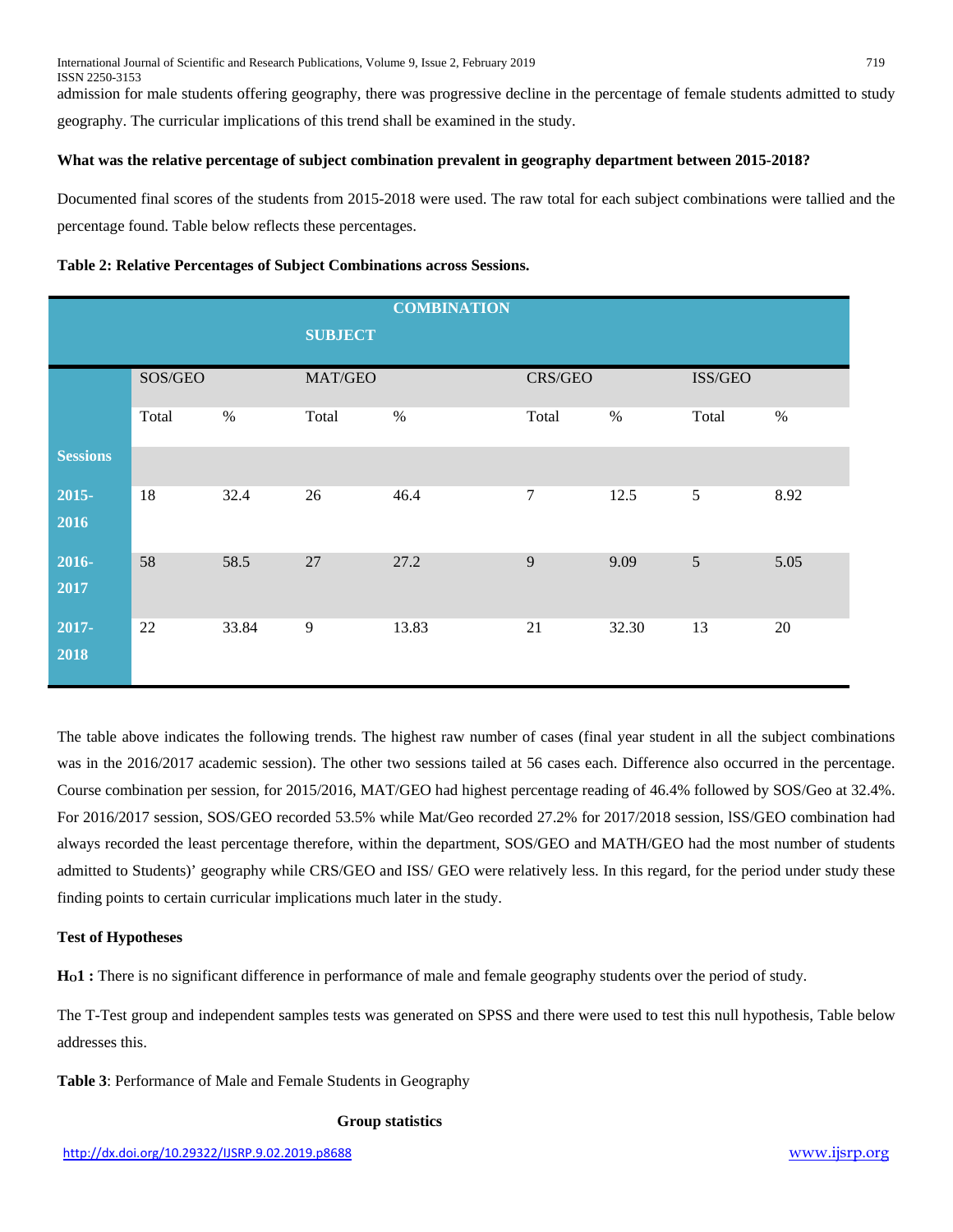International Journal of Scientific and Research Publications, Volume 9, Issue 2, February 2019 720 ISSN 2250-3153

|             | Sex of          | N   | <b>Mean</b> | <b>Standard</b>  | <b>Standard Error</b> |
|-------------|-----------------|-----|-------------|------------------|-----------------------|
|             | <b>Students</b> |     |             | <b>Deviation</b> | mean                  |
| <b>CGPA</b> | Male            | 140 | 2.2625      | .76427           | .06459                |
|             | Female          | 80  | 2.3035      | .76817           | .08588                |

#### **Independent Samples Test**

|             | <b>Levene's Test for Equality of Variances</b> |                           |            | <b>T-Test for Equality</b> |         |           |              |
|-------------|------------------------------------------------|---------------------------|------------|----------------------------|---------|-----------|--------------|
|             |                                                | $\boldsymbol{\mathrm{F}}$ | <b>SIG</b> | $\mathbf T$                | DF      | $\rm SIG$ | (2Mean       |
|             |                                                |                           |            |                            |         |           | Diff Tailed) |
|             | Equal                                          | 0.55                      | .815       | $-.382$                    | 218     | .703      | $-.04100$    |
|             | variances                                      |                           |            |                            |         |           |              |
|             | assumed                                        |                           |            |                            |         |           |              |
| <b>CGPA</b> |                                                |                           |            |                            |         |           |              |
|             | Equal                                          | 0.55                      |            | $-.382$                    | 163.852 | .703      | $-.4100$     |
|             | variances                                      |                           |            |                            |         |           |              |
|             | not                                            |                           |            |                            |         |           |              |
|             | assumed                                        |                           |            |                            |         |           |              |
|             |                                                |                           |            |                            |         |           |              |

The first table shows the group statistics of the CGPA for male and female geography students, number 140 and 80, respectively. Even though their means were close at 2.2625 and 2.3035 respectively with even a closer standard deviation at 0.76427 and 0.76817. The independent sample tests which is juxtaposed with variances assumed with equal variances not assumed gave a level of significance of 0.815 at the given Alpha level of 0.5 (i.e. 95% confidence level) there is a significant difference in the performance of male and female students in geography over the period of study. In other words, the data failed to uphold the Ho, therefore, it is rejected. This has curricular implications, as would be determined later.

**HO2:** There is no Significant relationship in performance of male and female students in geography across the four subject combinations of SOS/GEO, MAT/GEO, lSS/GEO and CRS/GEO.

| <b>Dependent</b> | <b>Course</b>       | <b>Course</b> | <b>Mean</b>       | <b>Std. Error</b> | Sig. |
|------------------|---------------------|---------------|-------------------|-------------------|------|
| <b>Variable</b>  | <b>combinations</b> | combinations  | <b>Difference</b> |                   |      |
|                  | SOS/GEO             | MAT/GEO       | $-46661*$         | .11941            | .001 |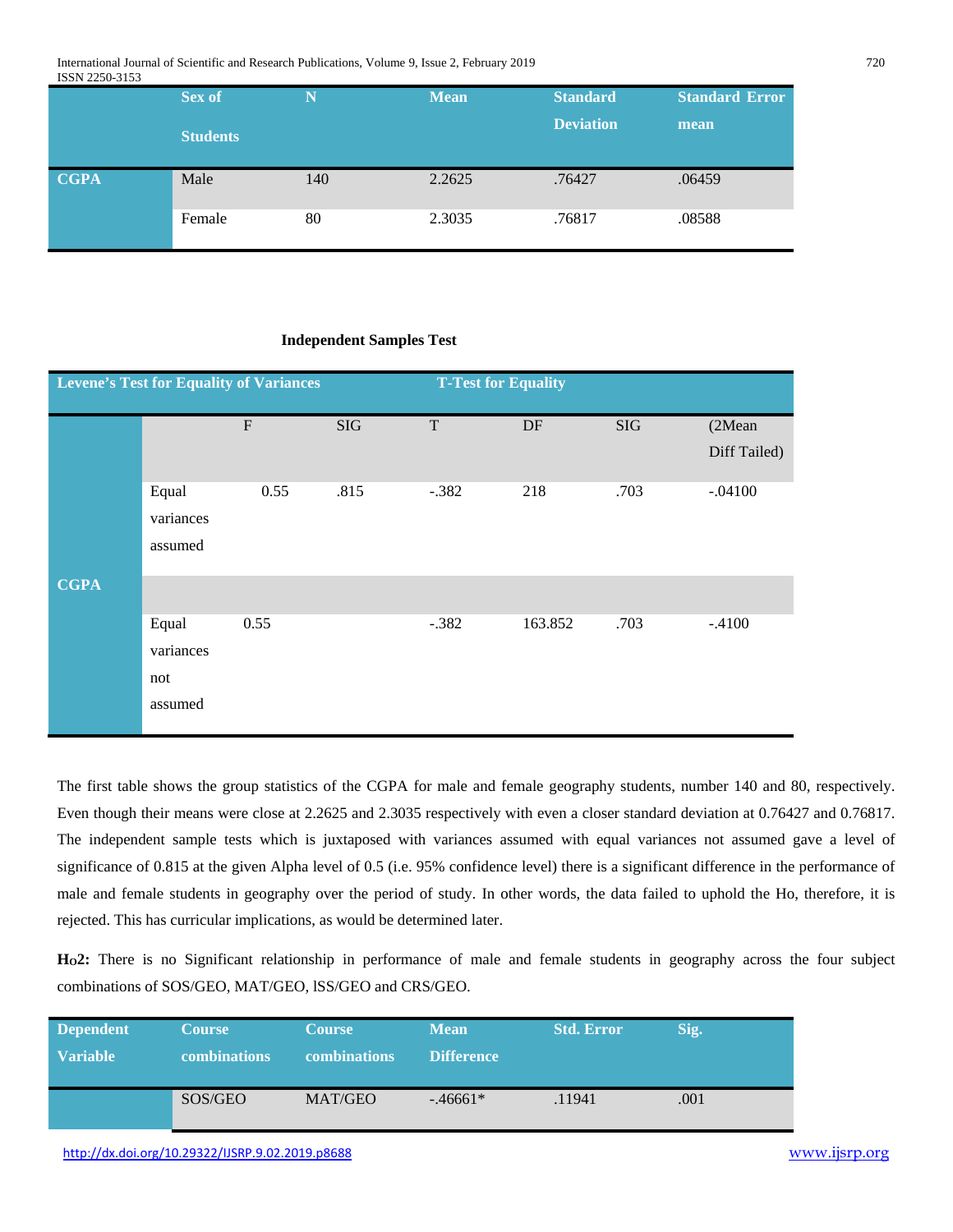International Journal of Scientific and Research Publications, Volume 9, Issue 2, February 2019 721 ISSN 2250-3153

| 22JU-JIJJ |         |         |           |        |      |
|-----------|---------|---------|-----------|--------|------|
|           |         | ISS/GEO | $-.03870$ | .17049 | .996 |
|           |         | CRS/GEO | .10784    | .14199 | .873 |
|           | MAT/GEO | SOS/GEO | $.46662*$ | .11941 | .001 |
|           |         | ISS/GEO | .42792    | .17966 | .084 |
|           |         | CRS/GEO | .57445*   | .15287 | .001 |
|           | ISS/GEO | SOS/GEO | .03870    | .17049 | .996 |
|           |         | MAT/GEO | $-.42790$ | .17966 | .084 |
|           |         | CRS/GEO | .14653    | .19539 | .877 |
|           | CRS/GEO | SOS/GEO | $-.10784$ | .14199 | .873 |
|           |         | MAT/GEO | $-.57445$ | .15287 | .001 |
|           |         | ISS/GEO | $-14653$  | .19539 | .877 |

\*Correlation is significant at 0.05 levels

The table is a correlation analysis of each subject combination with the others to readings in mean difference, standard error, and level of significance. The trend indicates the following: the least significant subject combination in terms of performance were Sos/Geo versus Mat/Geo (0.001), Mat/Geo versus Sos/Geo (0.001), Mat/Geo versus Crs/Geo (0.001) and Crs/Geo Versus Malt/Geo (0.001). For these categories of correlation, the data upheld the null hypothesis. Highly Significant correlations were obtained. The following correlations SOS/Geo versus Iss/Geo (0.996), Sos/Geo Versus CrS/Geo (0.873), ISS/Geo Versus SOS/Geo (0.996), Iss/Geo versus Crs/Geo (0.877), Crs/Geo Versus SOS/Geo (0.873) and Crs/Geo versus Iss/Geo (0.877). For these Combinations, the data did not uphold the null hypothesis. Therefore it was rejected. The curricular implications of these findings shall also be examined.

#### **IX. DISCUSSION OF RESULTS AND CURRICULAR IMPLICATIONS**

The analysis and interpretation of the results done so far has thrown up setting revelations concerning the data used in this study.

- 1. During the study period (2015-2018), there was a progressive increase in the percentage enrolment of male students study geography, while there was a corresponding decline in the female number.
- 2. The relative percentage of students total was recorded in 2016 2017 academic session while the two combinations of SOS/GEO and MAT/GEO had progressively higher percentage totals than CRS/GEO and ISS/GEO.
- 3. There was a significant difference in the performance of male and female students in geography of the period of study ( $d =$ 0.815) which was greater than the pre-set level of 0.05.
- 4. Highly Significant correlation was observed among the subject combinations of SOS/GEO versus ISS/GEO, SOS/GEO versus CRS/GEO and CRS/GEO versus ISS/GEO.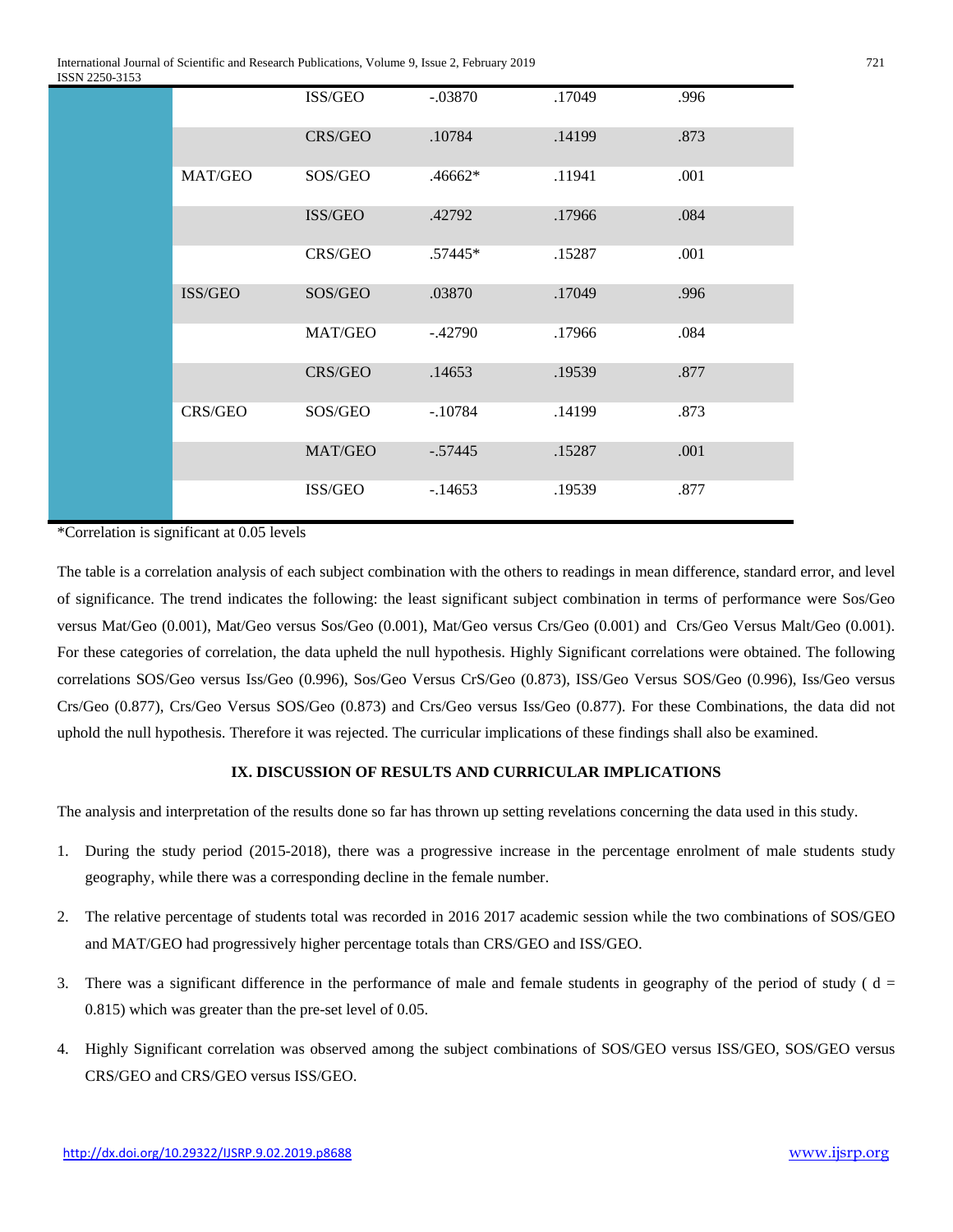5. The data did not uphold the null hypothesis that there is no significant relationship in performance of male and female students in geography across the three sessions.

Firstly, the curriculum makes no provision for differential teaching learning modes for male and female students of geography. However, there is need to embark on a curriculum review process that spur female students interest in geography.

The present four course format is understood to be inline with the curriculum at the basic level of education (primary 1 -6 and JSS1-3,which goes by the popular code 934) but to improve students interest in enrolment, other courses such as English/Geo, Isc/Geo, and Intro-Tec/Geo should be brought on board.

It is imperative to note that the following maybe what are the likely causes of differential in performance among students within the study periods:

- $\checkmark$  Activities and assignments in other courses negatively influenced the student's performance in geography.
- Geography lecturer's disposition and teaching techniques negatively affected student's performance.
- Performance in geography at SSCE O'Level was a significant determinant or factors of performance at NCE Level.
- In addition, the fact that significant different was observed in the performance of male and female students in geography over time points to need for a curriculum review to stream line these performance differentials. It is debatable lf differences in percentages enrollment have accounted for these differentials in performance among, the sexes. Whatever the case, both male and female peculiar interest in geography should be weighted. Such areas of adjustments to accommodate new innovation/techniques towards curriculum constant realization may be;
	- a) GEO 114 Local Geography
	- b) GEO123 Man and His Environment
	- c) GEO 212 Introduction to NERDC National Curriculum for Geography
	- d) GEO 221 Practicum for NERDC National Curriculum(Geography)
	- e) GEO 222 Research Methods in Geography
	- f) GEO 224 Fieldwork in Geography
- Significant relationship also existed in performance of male and female students across four subject combinations which nullified the null hypothesis earlier raised. Even though the sets of students had biases in other course such as Social studies, Mathematics, Christian religion Studies and Islamic studies, there are common ground is Geography. Within this department, at least, they were subjected to the same treatment by way of exposure to lecturers and teaching techniques, course content, continuous assessment test and so forth. Perhaps, only in their entry grades and exposure to the principles of Geography at the O'Level would there be expected to differ significantly. Of course, the fact that they graduated from different secondary schools should also introduce differences in their performance in geography at the NCE Level.

# **X. RECOMMENDATIONS**

The following are the proffered recommendations for necessary action:

1. A gender based curriculum innovation process should be embarked on. Relevant stake-holders should be brought on board. These should include: Heads of Department of Geography, Senior Lecturers in Geography officials of Ministry of Education, officials of NCCE and even officials of ANGs.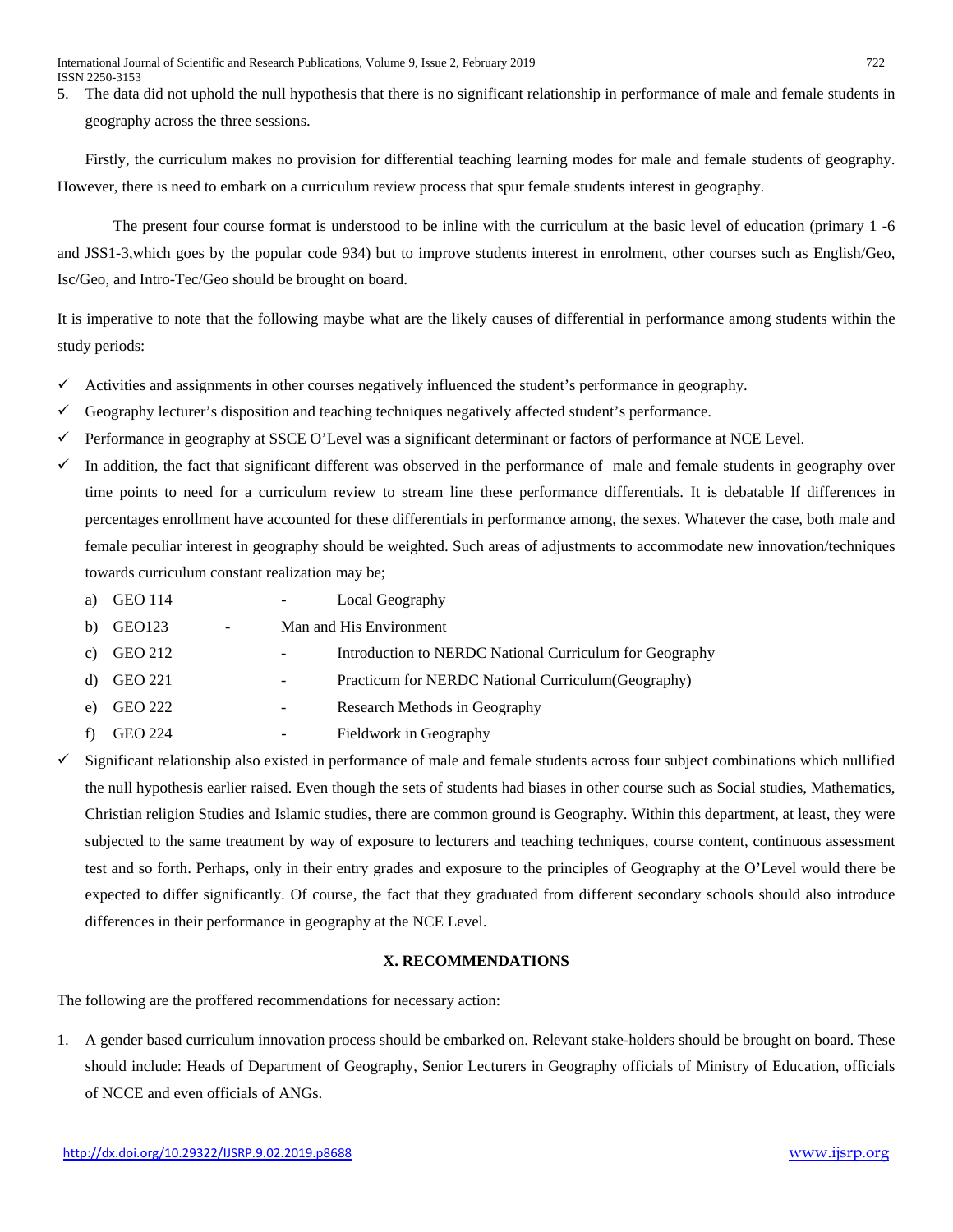- 2. Particular attention should be paid to such courses at the NCE Level as map reading and interpretation, local geography, Man and his Physical Environment, Introduction to NERDC curriculum in Geography, Research Method in Geography and Field work in Geography. This is basically because, the designed and mode of mentoring of these course is gender sensitive.
- 3. Improvisation and domestication of tools and learning resources for studying should be specified in the curriculum to cover each of these course units and to be undertaken by both lecturers and students of geography alike. Attention should be paid to the specific requirement of each course unit.
- 4. The interest and motivation of students should be promoted right from the Pre-NCE Level by simplifying the concepts taught, making clear the problem solving aspects of the discipline and introducing such basic education friendly subject combinations as Eng/Geo, Isc/Geo and Intro-Tec/Geo.
- 5. This findings and the attendant action should be broadened for dissemination to sister colleges of education as well as NCE and the NERDC this is because even when findings are local, approval for implementation may be global, that is for higher authority. In this case, the authorities are the regulatory agencies established by law.

# **XI.CONCLUSION**

A study of this nature is imperative in order to stay in touch with student's performance across different planes such as academic sessions, sex, course combinations and even more as results have shown. The application of this in areas such as curriculum which is the desire of others may improve the tone of academic excellence among students which is the desire members of the society with concern for better educational system.

#### **REFERENCES**

- 1. Bandaru, A (1977). Self-Efficacy: Towards a Unifying theory of Behavioral Change. Psychology of Review, 84, 191-215.
- 2. Federal Government of Nigeria (2012) Nigeria Certificate in Education Minimum Standards for Arts and Social Sicnes Education. Abuja:NCCE. Pp95-107.
- 3. Filgona, J and Sababa, L.K. (2017) Effect of Gender on Senior Secondary School Students Academic Achievement in Geography in Ganye Educational Zone, Nigeria. European Journal of Education Studies. Vol 3 Issue 4 pp 395.
- 4. Odoh, D.P (2003). Teacher-Student's Perception of Effective Teaching-Learning of Geography in Secondary Schools, Study of Ankpa and Olamaboro LGA's of Kogi State. Unpublished PGDE Project, ABU, Zaria.
- 5. Onoyase, A (2015) Academic Performance among Students in Urban, Semi-Urban and Rural Secondary School with Counseling Implications, International Knowledge Sharing Platform, Developing Countries Studies. Vol 5. Pp 122
- 6. Tadesse, K. (2007) Comparative Analysis of Gender performances of students from Gender Perspective vis-à-vis Teaching-Learning Performance of Instructors. Proceedings of the Ntional Symposiom on Establishing, Enhancing and Sustaining Quality Practice in Education. Pp 90-99
- 7. SDGFUND (2019) Quality Education [https://unstathttp://www.sdgfund.org/goal-4-quality](https://unstats.un.org/sdgs/report/2017/goal-04/)[educations.un.org/sdgs/report/2017/goal-04/](https://unstats.un.org/sdgs/report/2017/goal-04/) retrieved 07-01-2019
- 8. UNESCO (2008) Quality Education, Equity and Sustainable Development: A holistic vision through UNESCO's four World Education Conferences 2008-2009<http://www.unesco.org/education/en/sector> retrieved on 10/01/2019.

# **AUTHORS**

**First Author;** ATANU OMACHOKO, LECTURER, GEOGRAPHY DEPARTMENT, KOGI STATE COLLEGE OF EDUCATION ANKPA,NIGERIA